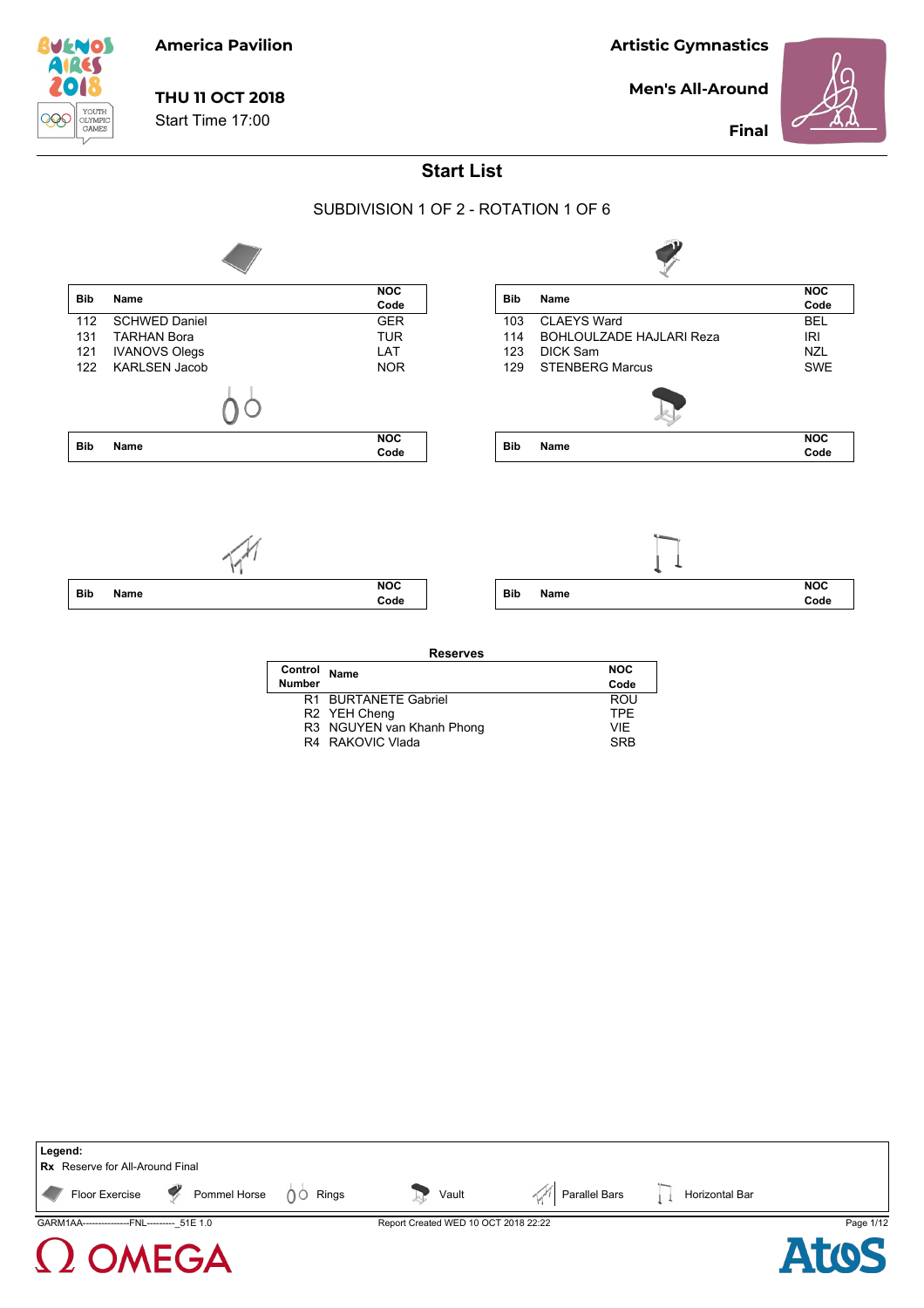**Men's All-Around**



**Final**



## **THU 11 OCT 2018**

**America Pavilion**

Start Time 17:15

**Start List**

#### SUBDIVISION 1 OF 2 - ROTATION 2 OF 6







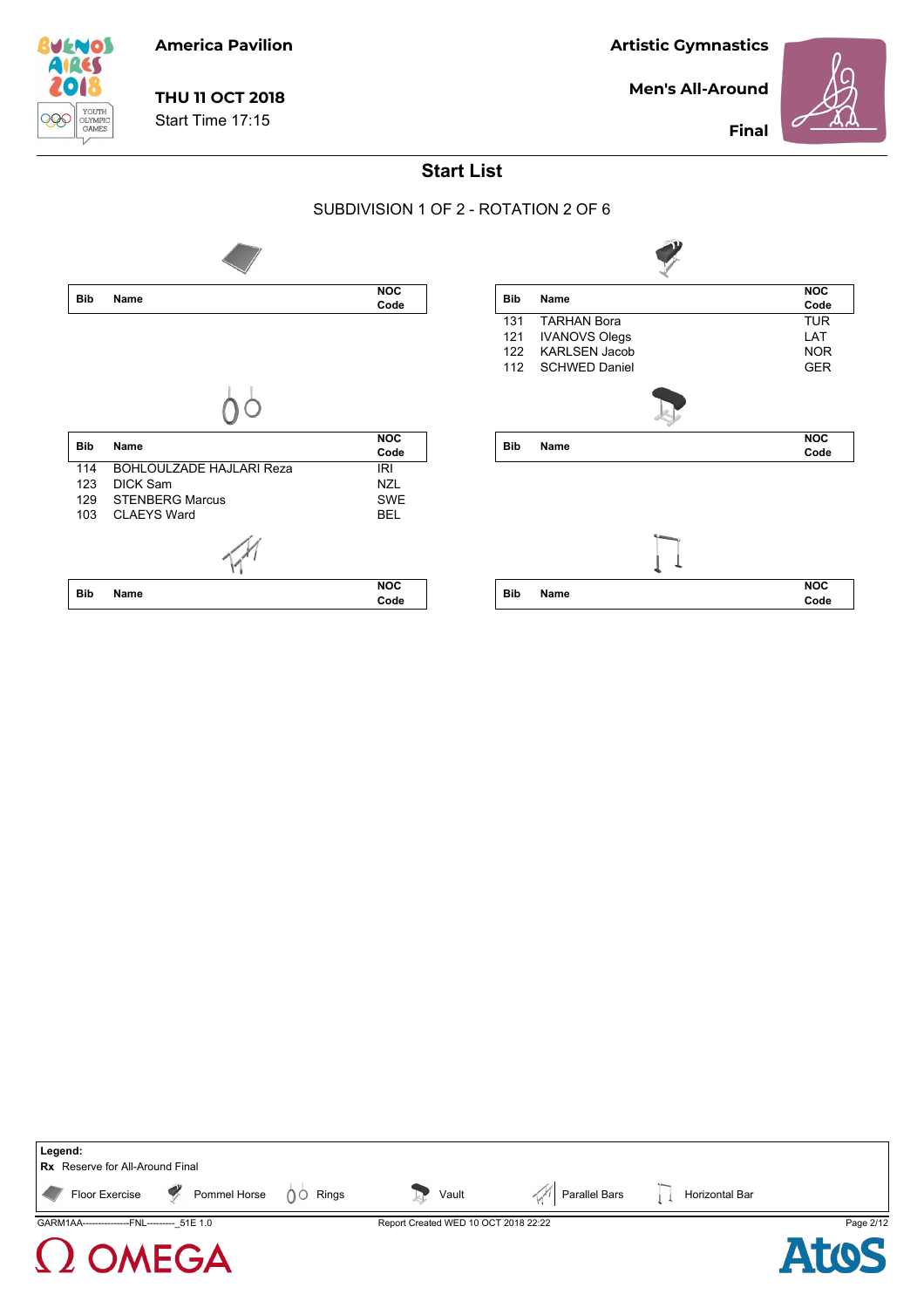**Men's All-Around**

**Artistic Gymnastics**

**Final**



# **THU 11 OCT 2018**

**America Pavilion**

Start Time 17:30



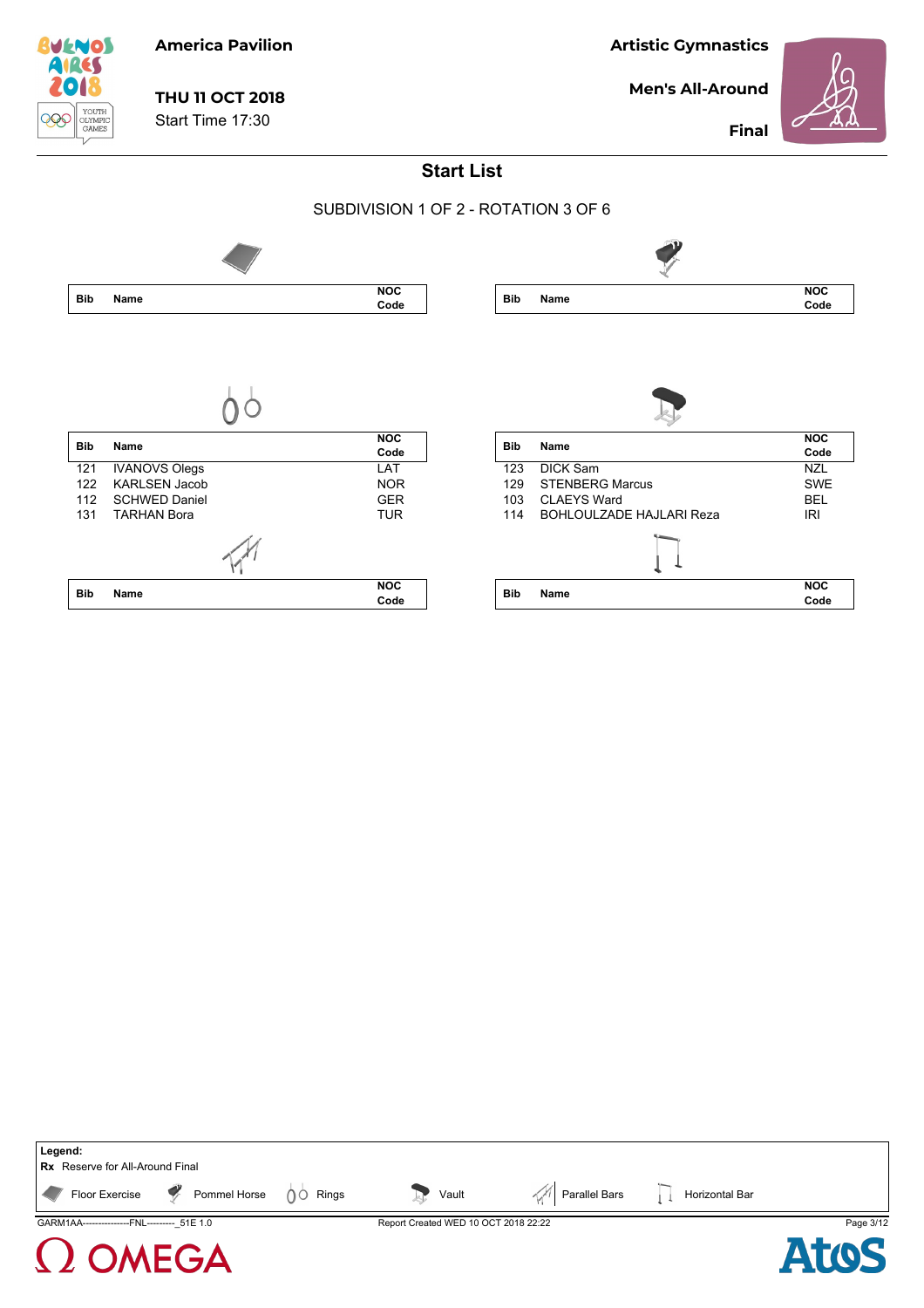**Men's All-Around**



**Final**



## **THU 11 OCT 2018**

**America Pavilion**

Start Time 17:45



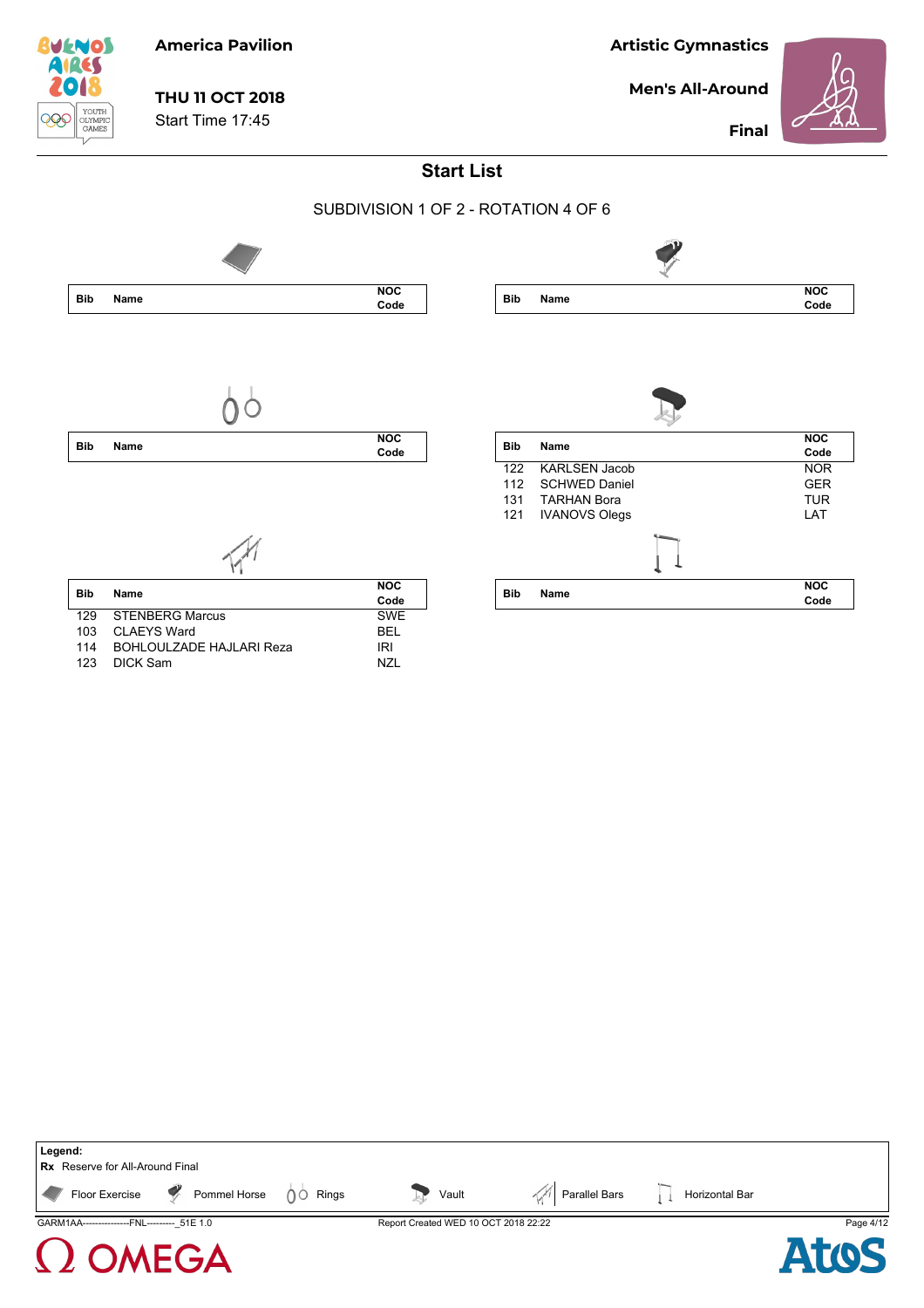**Men's All-Around**



**Final**



## **THU 11 OCT 2018**

**America Pavilion**

Start Time 18:00





| <b>Bib</b><br>Name |                      | <b>NOC</b> |
|--------------------|----------------------|------------|
|                    |                      | Code       |
| 112                | SCHWED Daniel        | <b>GFR</b> |
| 131                | <b>TARHAN Bora</b>   | <b>TUR</b> |
|                    | 121 IVANOVS Olegs    | I AT       |
| 122                | <b>KARLSEN Jacob</b> | <b>NOR</b> |

| <b>Bib</b><br>Name | <b>NOC</b>                |            |
|--------------------|---------------------------|------------|
|                    |                           | Code       |
| 103                | CLAEYS Ward               | <b>BEL</b> |
| 114                | BOHLOULZADE HAJI ARI Reza | IRI        |
| 123                | DICK Sam                  | N71        |
| 129                | <b>STENBERG Marcus</b>    | <b>SWF</b> |

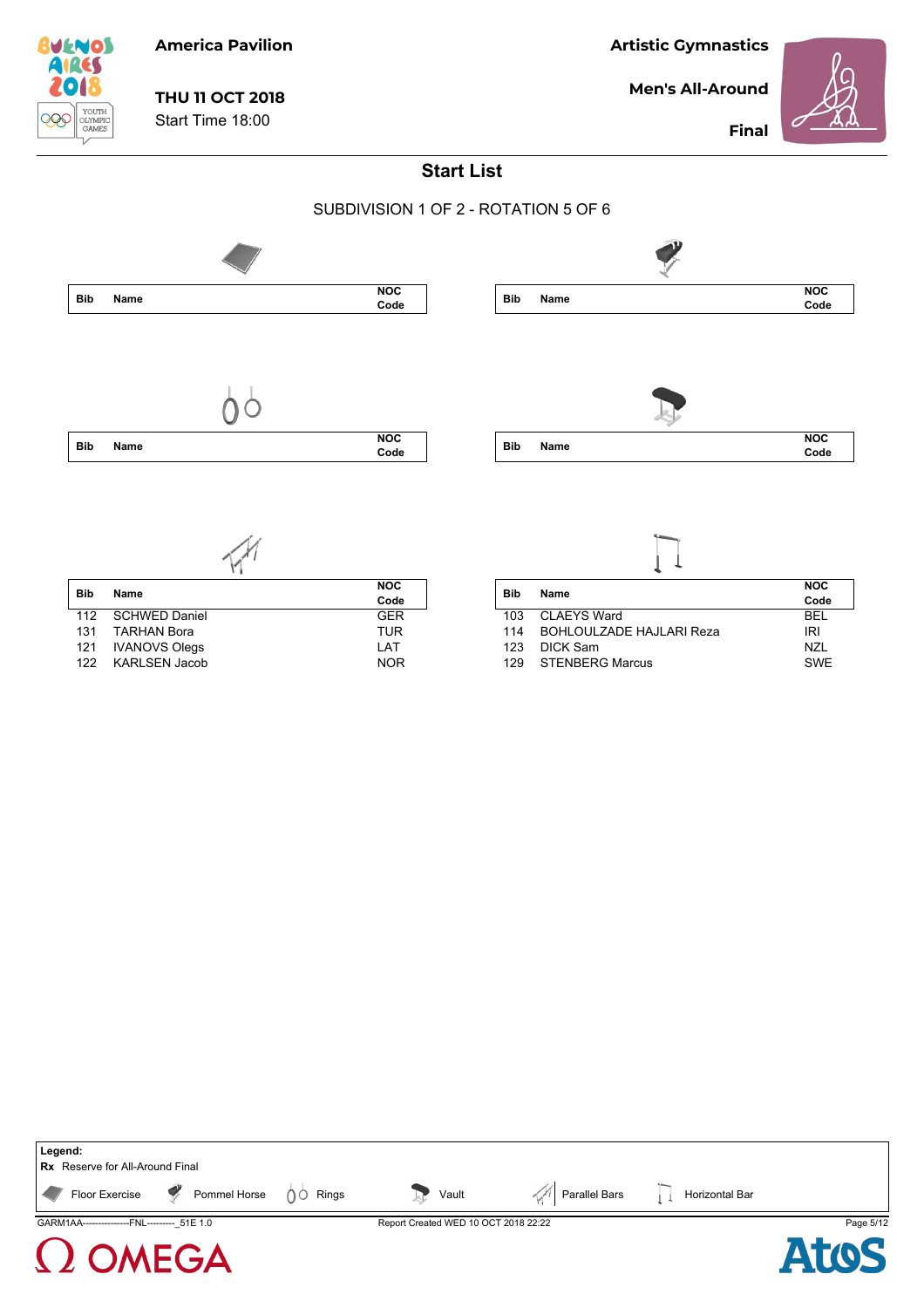**Men's All-Around**



**Final**



# **THU 11 OCT 2018**

**America Pavilion**

Start Time 18:15

**Start List**

### SUBDIVISION 1 OF 2 - ROTATION 6 OF 6



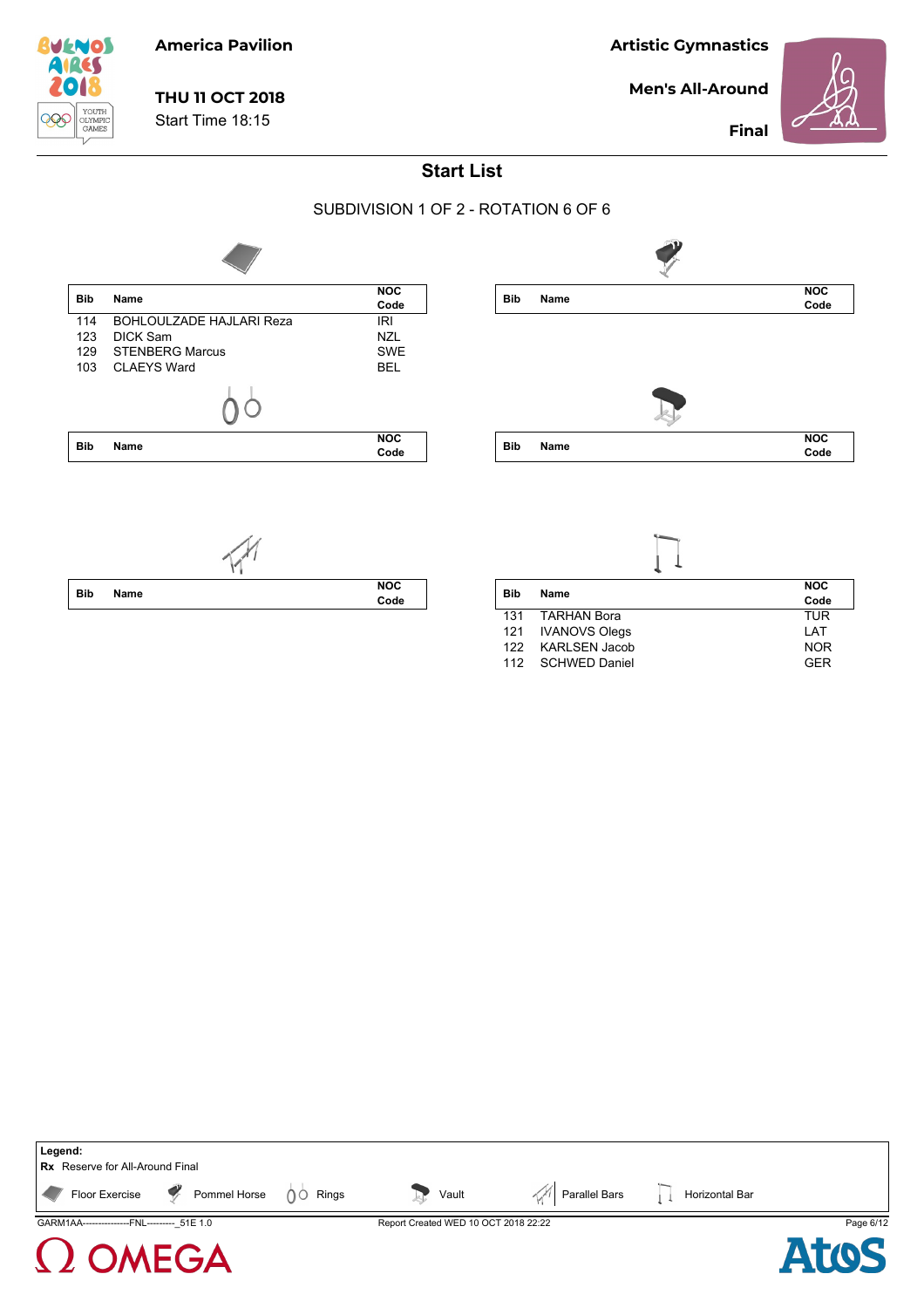**Men's All-Around**



**Final**



## **THU 11 OCT 2018**

**America Pavilion**

Start Time 19:00

**Start List**

#### SUBDIVISION 2 OF 2 - ROTATION 1 OF 6



| <b>Bib</b> | Name                     | <b>NOC</b> |
|------------|--------------------------|------------|
|            |                          | Code       |
| 132        | <b>CHEPURNYI Nazar</b>   | <b>UKR</b> |
| 113        | <b>BAI AZS Krisztian</b> | <b>HUN</b> |
| 117        | <b>GIANNINI Lay</b>      | <b>ITA</b> |
| 105        | <b>DOLCI Felix</b>       | CAN        |
| 104        | SOARES Diogo             | <b>BRA</b> |
|            |                          |            |
| <b>Bib</b> | Name                     | <b>NOC</b> |
|            |                          | Code       |

 $\mathcal{P}$ 



**MEGA** 





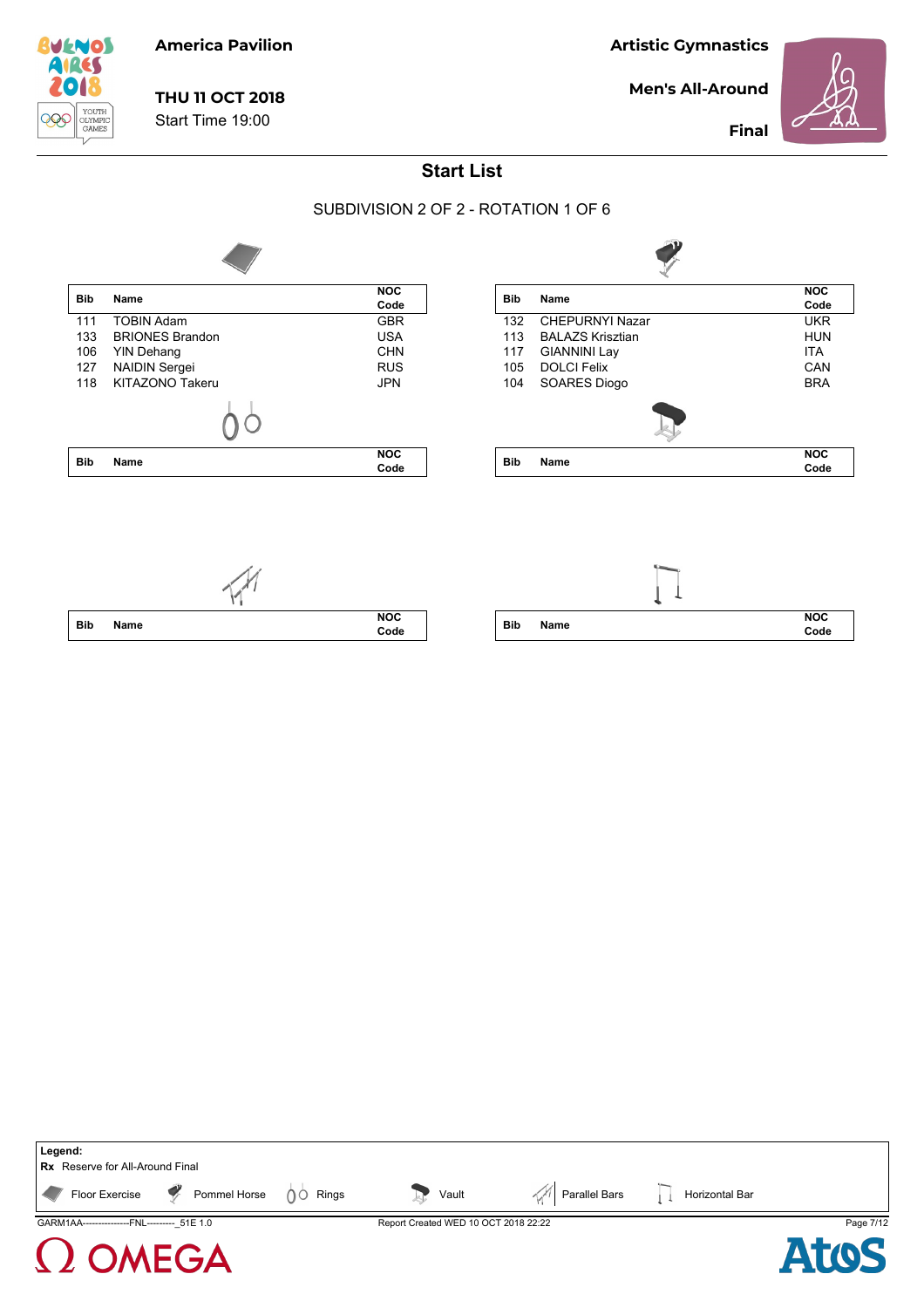**Men's All-Around**



 $\blacksquare$ 

**Final**



# **THU 11 OCT 2018**

**America Pavilion**

Start Time 19:12

**Start List**

#### SUBDIVISION 2 OF 2 - ROTATION 2 OF 6



| <b>Bib</b> | Name                                     | <b>NOC</b><br>Code |
|------------|------------------------------------------|--------------------|
| 133        | <b>BRIONES Brandon</b>                   | <b>USA</b>         |
| 106        |                                          | <b>CHN</b>         |
|            | <b>YIN Dehang</b>                        | <b>RUS</b>         |
|            | 127 NAIDIN Sergei<br>118 KITAZONO Takeru | <b>JPN</b>         |
| 111        | <b>TOBIN Adam</b>                        | <b>GBR</b>         |
|            |                                          |                    |
|            |                                          |                    |
| <b>Bib</b> | Name                                     | <b>NOC</b>         |
|            |                                          | Code               |
|            |                                          |                    |
|            |                                          |                    |
| <b>Bib</b> | Name                                     | <b>NOC</b><br>Code |

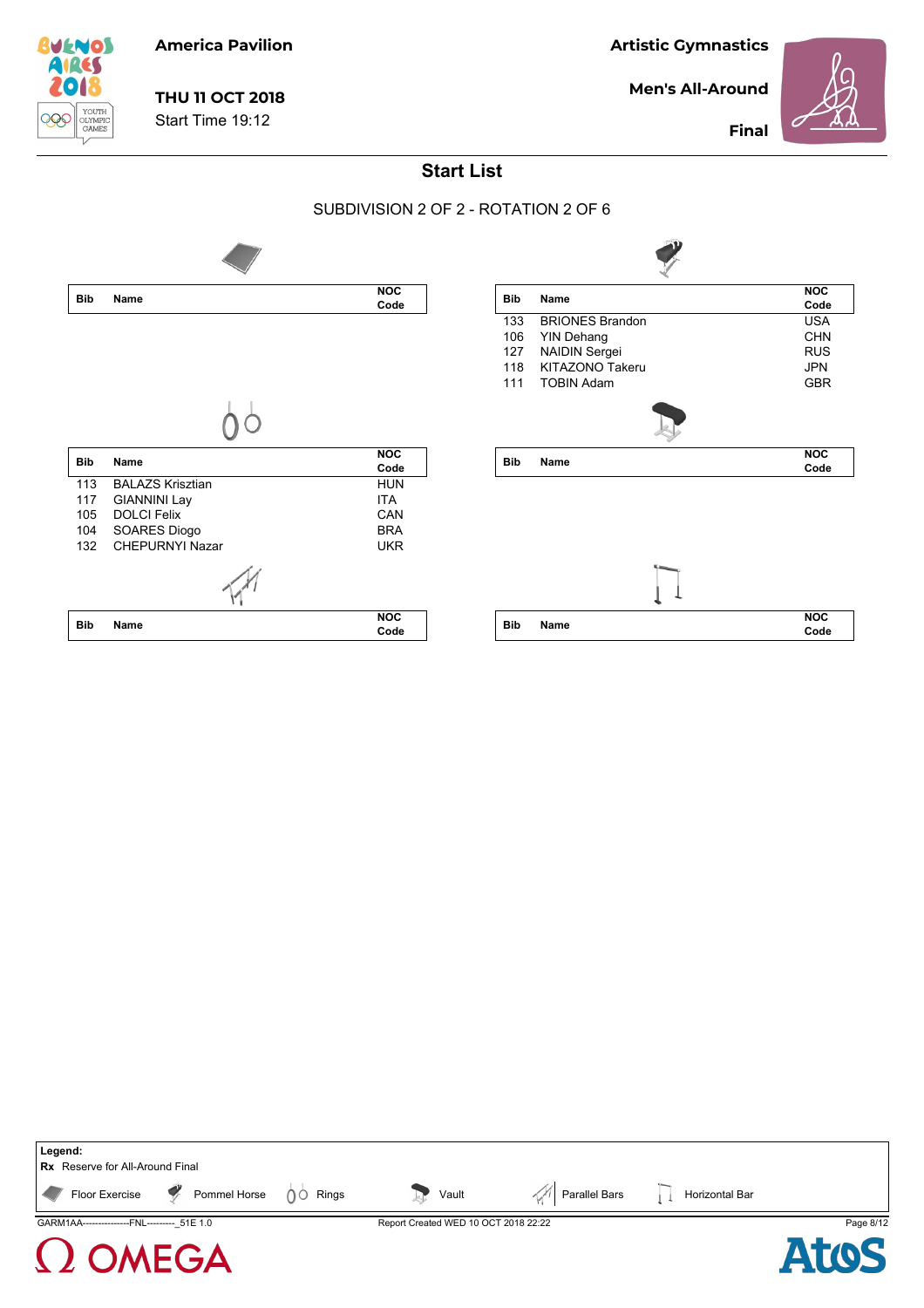**Men's All-Around**



**Final**



# **THU 11 OCT 2018**

**America Pavilion**

Start Time 19:25



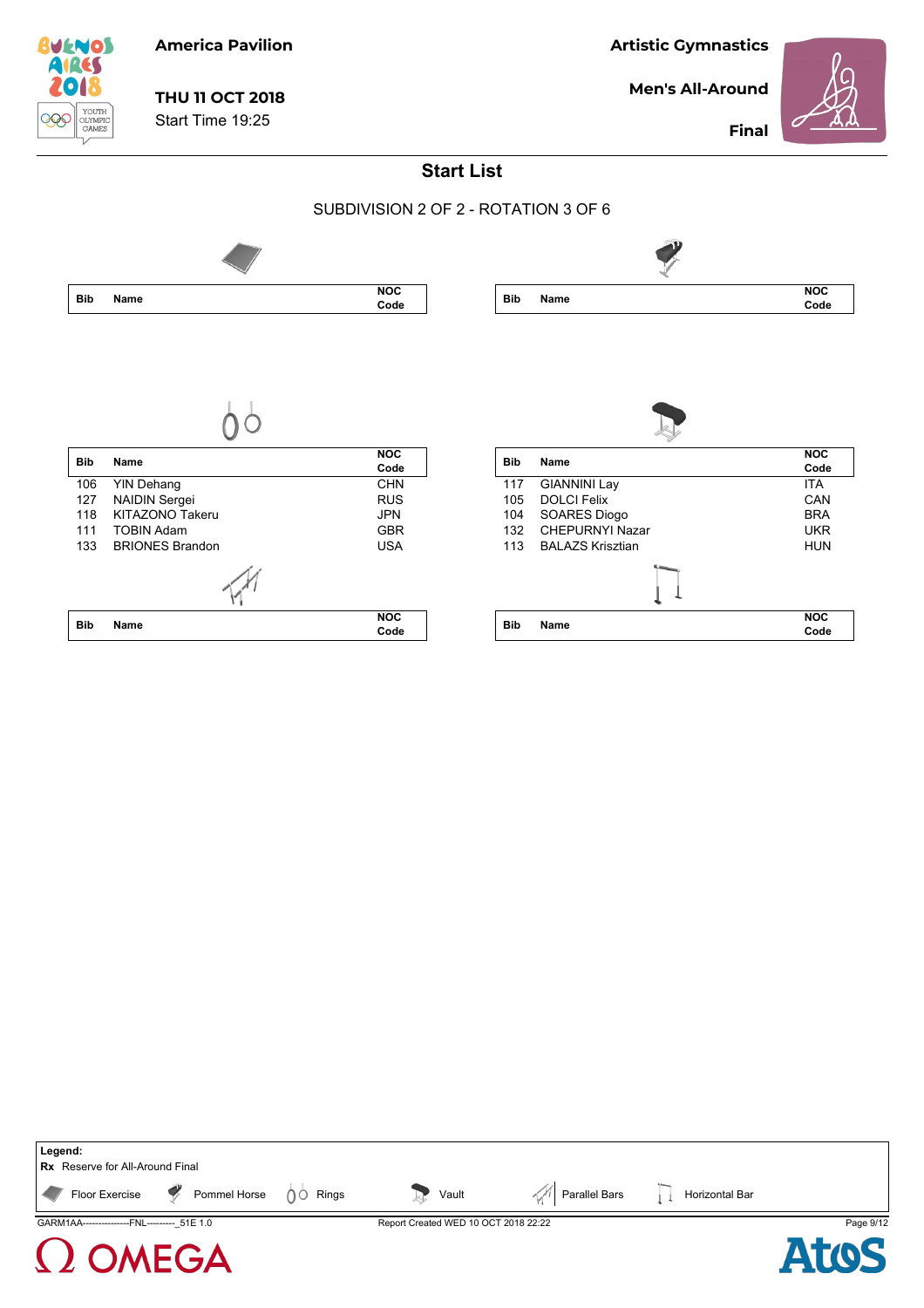**Men's All-Around**



**BUENOS AIRES** YOUTH<br>OLYMPIC<br>GAMES 999

# **THU 11 OCT 2018**

**America Pavilion**

Start Time 19:37

**Final**





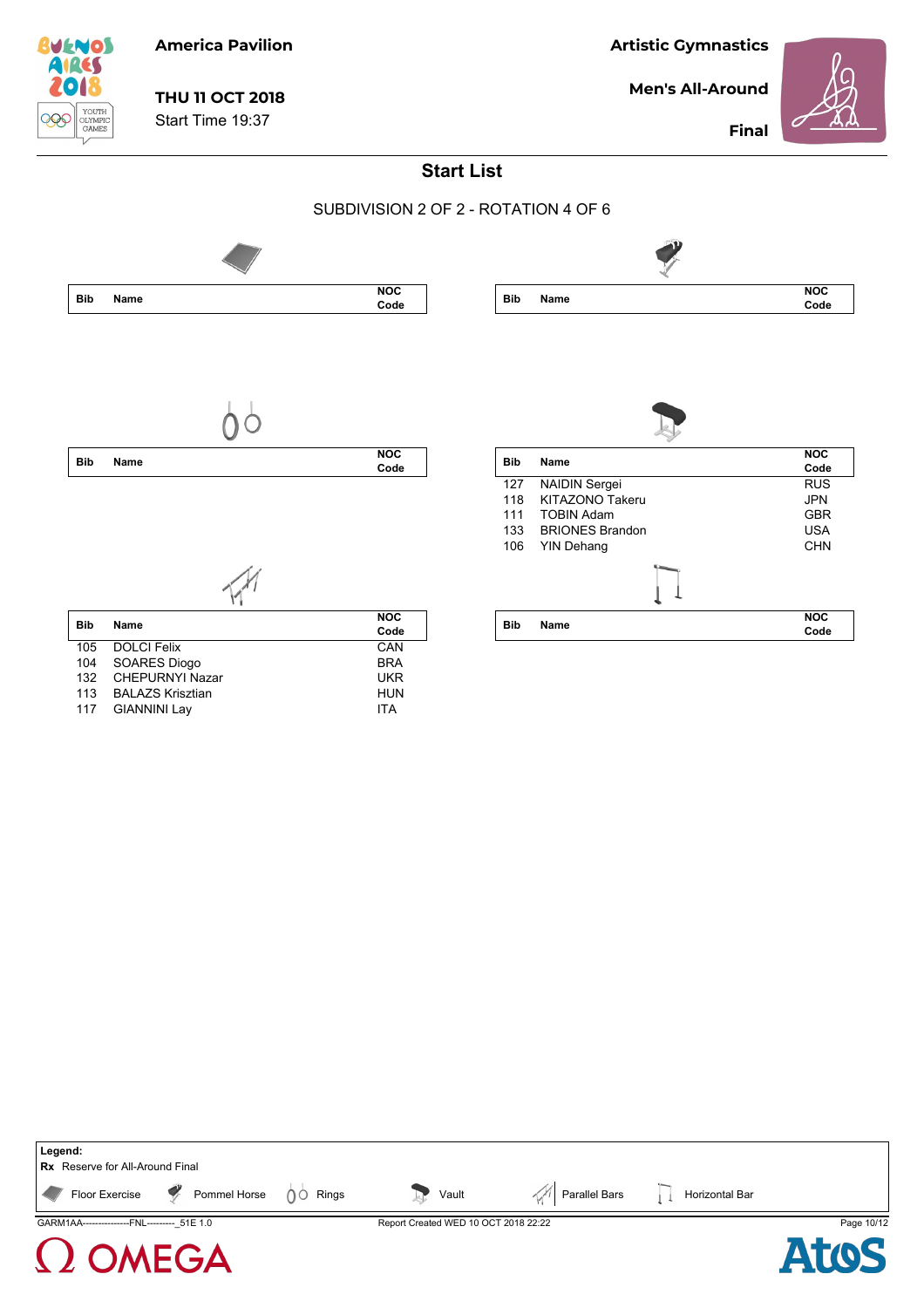**Men's All-Around**



**Final**

## **America Pavilion**

 $\begin{tabular}{c} \multicolumn{2}{c}{\textbf{YourH}}\\ \multicolumn{2}{c}{\textbf{YourH}}\\ \multicolumn{2}{c}{\textbf{CLYMPIC}}\\ \multicolumn{2}{c}{\textbf{GAMES}} \end{tabular}$ 

**BUENOS AIRES**  $\bullet$ 

906

# **THU 11 OCT 2018**

Start Time 19:50

**Start List**



| <b>Bib</b> | Name                   | <b>NOC</b><br>Code |
|------------|------------------------|--------------------|
| 118        | <b>KITAZONO Takeru</b> | <b>JPN</b>         |
| 111        | <b>TOBIN Adam</b>      | <b>GBR</b>         |
| 133        | <b>BRIONES Brandon</b> | <b>USA</b>         |
| 106        | <b>YIN Dehang</b>      | <b>CHN</b>         |
| 127        | <b>NAIDIN Sergei</b>   | <b>RUS</b>         |
|            |                        |                    |

 $\sqrt{M}$ 

| Bib | <b>Name</b>             | <b>NOC</b> |
|-----|-------------------------|------------|
|     |                         | Code       |
| 104 | <b>SOARES Diogo</b>     | <b>BRA</b> |
| 132 | <b>CHEPURNYI Nazar</b>  | UKR        |
| 113 | <b>BALAZS Krisztian</b> | HUN        |
| 117 | <b>GIANNINI Lay</b>     | <b>ITA</b> |
| 105 | <b>DOLCI Felix</b>      | CAN        |